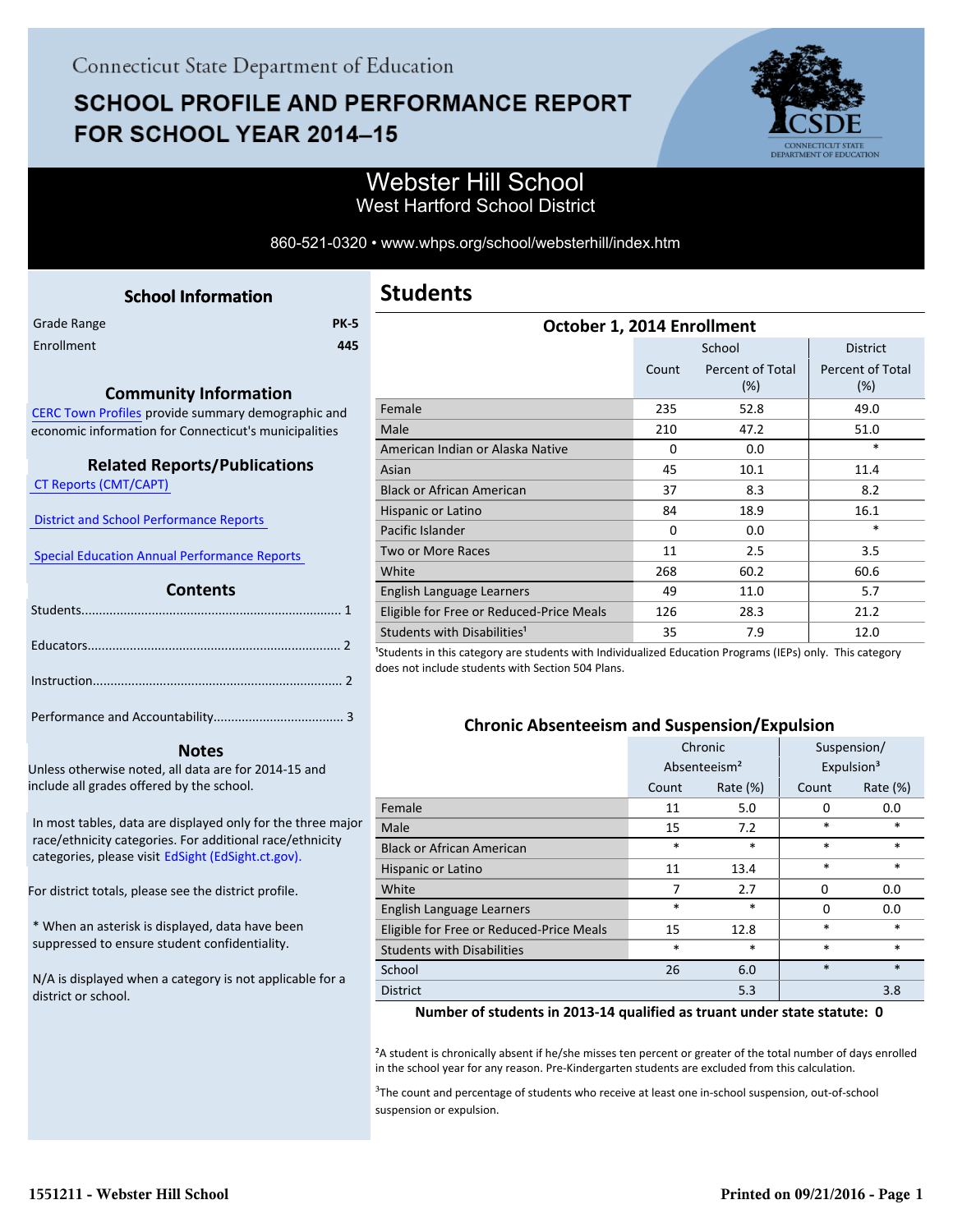# School Profile and Performance Report for School Year 2014-15 Webster Hill School West Hartford School District

## **Educators**

### **Full-Time Equivalent (FTE)<sup>1</sup> Staff**

|                                                           | <b>FTF</b> |
|-----------------------------------------------------------|------------|
| <b>General Education</b>                                  |            |
| Teachers and Instructors                                  | 33.4       |
| Paraprofessional Instructional Assistants                 | 0.0        |
| <b>Special Education</b>                                  |            |
| <b>Teachers and Instructors</b>                           | 2.0        |
| Paraprofessional Instructional Assistants                 | 0.0        |
| <b>Administrators, Coordinators and Department Chairs</b> |            |
| School Level                                              |            |
| Library/Media                                             |            |
| Specialists (Certified)                                   | 1.0        |
| <b>Support Staff</b>                                      | 0.0        |
| Instructional Specialists Who Support Teachers            | 1.8        |
| Counselors, Social Workers and School Psychologists       |            |
| <b>School Nurses</b>                                      | 0.0        |
| Other Staff Providing Non-Instructional Services/Support  | 0.0        |

<sup>1</sup>In the full-time equivalent count, staff members working part-time in the school are counted as a fraction of full-time. For example, a teacher who works half-time in a school contributes 0.50 to the school's staff count.

| <b>Educators by Race/Ethnicity</b>         |       |                         |                         |  |  |  |
|--------------------------------------------|-------|-------------------------|-------------------------|--|--|--|
|                                            |       | School                  | <b>District</b>         |  |  |  |
|                                            | Count | Percent of Total<br>(%) | Percent of Total<br>(%) |  |  |  |
| American Indian or Alaska<br><b>Native</b> | O     | 0.0                     | 0.2                     |  |  |  |
| Asian                                      | 1     | 2.2                     | 1.6                     |  |  |  |
| <b>Black or African American</b>           | 1     | 2.2                     | 2.3                     |  |  |  |
| Hispanic or Latino                         | 1     | 2.2                     | 3.3                     |  |  |  |
| Pacific Islander                           | 0     | 0.0                     | 0.0                     |  |  |  |
| Two or More Races                          | O     | 0.0                     | 0.0                     |  |  |  |
| White                                      | 43    | 93.5                    | 92.6                    |  |  |  |

### **Classes Taught by Highly Qualified Teachers**²

|                                            | Percent of Total (%) |  |  |  |
|--------------------------------------------|----------------------|--|--|--|
| School                                     | 100.0                |  |  |  |
| School Poverty Quartile: Middle            |                      |  |  |  |
| <b>State High Poverty Quartile Schools</b> | 97.9                 |  |  |  |
| <b>State Low Poverty Quartile Schools</b>  | 99 R                 |  |  |  |

<sup>2</sup>Core academic classes taught by teachers who are fully certified to teach in that subject area.

#### **Classroom Teacher Attendance, 2013-14**

|                                             | School | <b>District</b> |
|---------------------------------------------|--------|-----------------|
| Average # of FTE Days Absent Due to Illness | 9.8    | 8.5             |
| or Personal Time                            |        |                 |

# **Instruction and Resources**

| <b>School Schedule</b>                |     |                                  |          |  |
|---------------------------------------|-----|----------------------------------|----------|--|
| Days of Instruction                   | 182 | <b>School Hours for Students</b> |          |  |
| <b>Hours of Instruction Per Year</b>  |     | <b>Start Time</b>                | 08:35 AM |  |
| Grades 1-12 and Full-Day Kindergarten | 977 | End Time                         | 03:20 PM |  |
| Half/Extended Day Kindergarten        | N/A |                                  |          |  |

### **Students with Disabilities Who Spend 79.1 to** 100 Percent of Time with Nondisabled Peers<sup>3</sup>

|                                | Count  | Rate $(\%)$ |
|--------------------------------|--------|-------------|
| Autism                         | $\ast$ | $\ast$      |
| <b>Emotional Disturbance</b>   | $\ast$ | $\ast$      |
| <b>Intellectual Disability</b> | $\ast$ | $\ast$      |
| Learning Disability            | 9      | $\ast$      |
| Other Health Impairment        | $\ast$ | $\ast$      |
| Other Disabilities             | $\ast$ | $\ast$      |
| Speech/Language Impairment     | $\ast$ | $\ast$      |
| School                         | 23     | 95.8        |
| <b>District</b>                |        | 74.8        |
|                                |        |             |

³Ages 6-21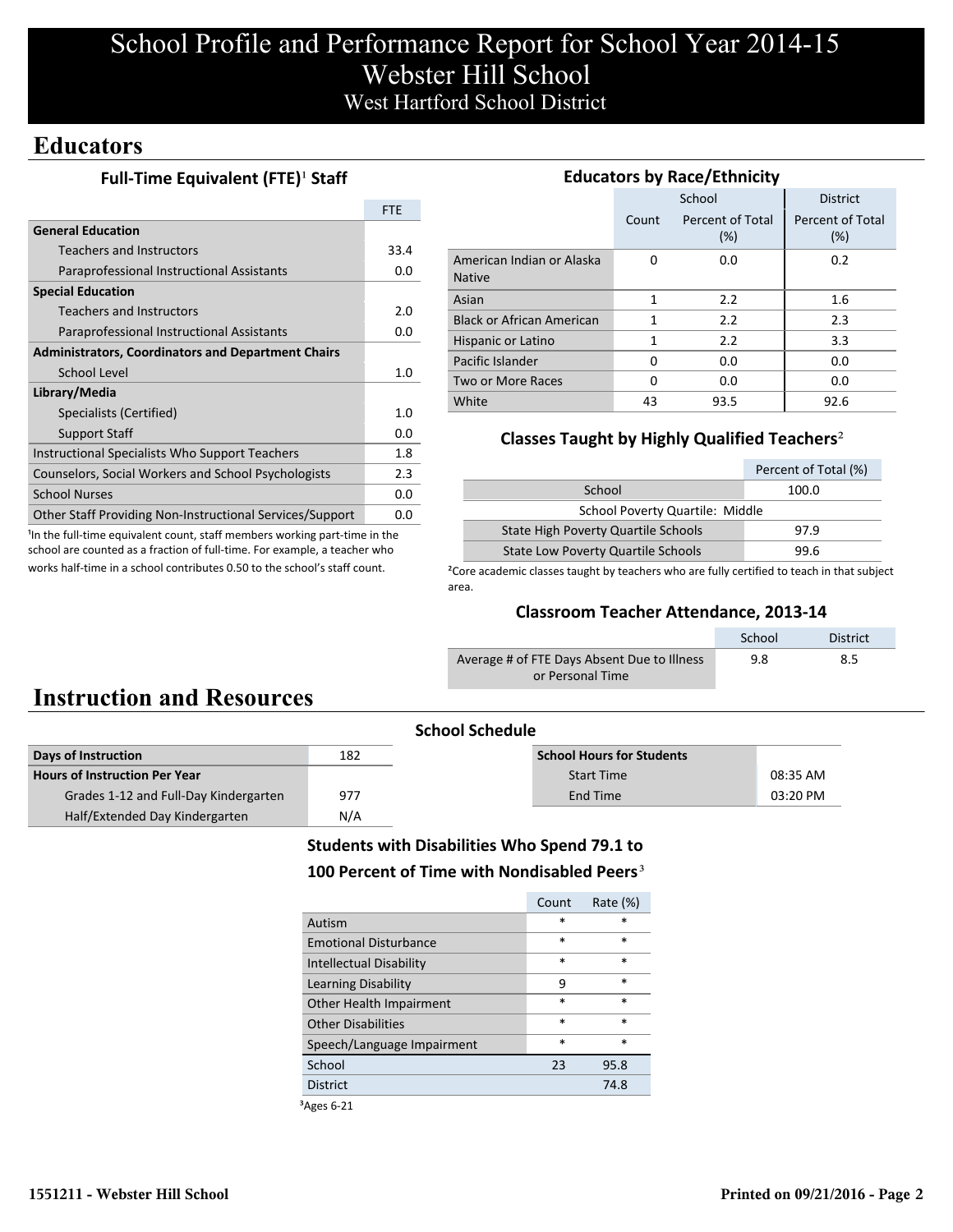# School Profile and Performance Report for School Year 2014-15 Webster Hill School West Hartford School District

# **Performance and Accountability**

### **School Performance Index (SPI)**

A School Performance Index (SPI) for the Smarter Balanced and Connecticut Alternate Assessment(CTAA) is the test performance of both assessments in the respective subject for all students in the school. The SPI ranges in value from 0 to 100 points. Connecticut's ultimate target for a SPI is 75 because in a school with a SPI of 75 or above, students will have performed at or above the 'goal' level on the majority of tests.

|                                              | <b>English Language Arts(ELA)</b> |            | <b>Math</b> |            | <b>Science</b> |            |
|----------------------------------------------|-----------------------------------|------------|-------------|------------|----------------|------------|
|                                              | Count                             | <b>SPI</b> | Count       | <b>SPI</b> | Count          | <b>SPI</b> |
| American Indian or Alaska Native             | 0                                 | N/A        | 0           | N/A        | 0              | N/A        |
| Asian                                        | $\ast$                            | $\ast$     | $\ast$      | $\ast$     | $\ast$         | $\ast$     |
| <b>Black or African American</b>             | 20                                | 63.1       | 20          | 55.6       | 9              | $\ast$     |
| Hispanic or Latino                           | 36                                | 62.0       | 36          | 53.0       | 16             | $\ast$     |
| Native Hawaiian or Other Pacific Islander    | 0                                 | N/A        | 0           | N/A        | 0              | N/A        |
| Two or More Races                            | $\ast$                            | $\ast$     | $\ast$      | $\ast$     | $\Omega$       | *          |
| White                                        | 131                               | 79.0       | 131         | 72.7       | 45             | 59.8       |
| English Language Learners                    | 27                                | 69.5       | 27          | 60.6       | 7              | $*$        |
| Non-English Language Learners                | 178                               | 75.4       | 178         | 69.0       | 67             | 54.1       |
| Eligible for Free or Reduced-Price Meals     | 52                                | 64.7       | 52          | 56.6       | 20             | 42.7       |
| Not Eligible for Free or Reduced-Price Meals | 153                               | 78.0       | 153         | 71.7       | 54             | 56.6       |
| <b>Students with Disabilities</b>            | 18                                | $\ast$     | 18          | $\ast$     | 9              |            |
| <b>Students without Disabilities</b>         | 187                               | 77.1       | 187         | 70.2       | 65             | 54.9       |
| <b>High Needs</b>                            | 72                                | 65.4       | 72          | 58.0       | 28             | 42.2       |
| Non-High Needs                               | 133                               | 79.7       | 133         | 73.2       | 46             | 59.3       |
| School                                       | 205                               | 74.7       | 205         | 67.9       | 74             | 52.8       |

### **National Assessment of Educational Progress (NAEP): Percent At or Above Proficient1**

|                        | <b>NAEP 2015</b> | <b>NAEP 2013</b> |          |
|------------------------|------------------|------------------|----------|
| <b>READING</b>         | Grade 4          | Grade 8          | Grade 12 |
| Connecticut            | 43%              | 43%              | 50%      |
| <b>National Public</b> | 35%              | 33%              | 36%      |
| <b>MATH</b>            | Grade 4          | Grade 8          | Grade 12 |
| Connecticut            | 41%              | 36%              | 32%      |
| <b>National Public</b> | 39%              | 32%              | 25%      |

<sup>1</sup>NAEP is often called the "Nation's Report Card." It is sponsored by the U.S. Department of Education. This table compares Connecticut's performance to that of national public school students. Performance standards for state assessments and NAEP are set independently. Therefore, one should not expect performance results to be the same across Smarter Balanced and NAEP. Instead, NAEP results are meant to complement other state assessment data. To view student subgroup performance on NAEP, click here.

### **Physical Fitness Tests: Students Reaching Health Standard**²

|                      | Percent of Students by Grade <sup>3</sup> (%) |      |      |      | <b>All Tested Grades</b> |          |
|----------------------|-----------------------------------------------|------|------|------|--------------------------|----------|
|                      | 4                                             | 6    | 8    | 10   | Count                    | Rate (%) |
| Sit & Reach          | 88.3                                          | N/A  | N/A  | N/A  | 77                       | 88.3     |
| Curl Up              | 85.7                                          | N/A  | N/A  | N/A  | 77                       | 85.7     |
| Push Up              | 66.2                                          | N/A  | N/A  | N/A  | 77                       | 66.2     |
| Mile Run/PACER       | 74.0                                          | N/A  | N/A  | N/A  | 77                       | 74.0     |
| All Tests - School   | 49.4                                          | N/A  | N/A  | N/A  | 77                       | 49.4     |
| All Tests - District | 63.3                                          | 62.5 | 56.5 | 55.8 |                          | 59.7     |

 $2$ The Connecticut Physical Fitness Assessment (CPFA) is administered to all students in Grades 4, 6, 8 and 10. The health-related fitness scores gathered through the CPFA should be used to educate and motivate children and their families to increase physical activity and develop lifetime fitness habits.

<sup>3</sup>Only students assessed in all four areas are included in this calculation.